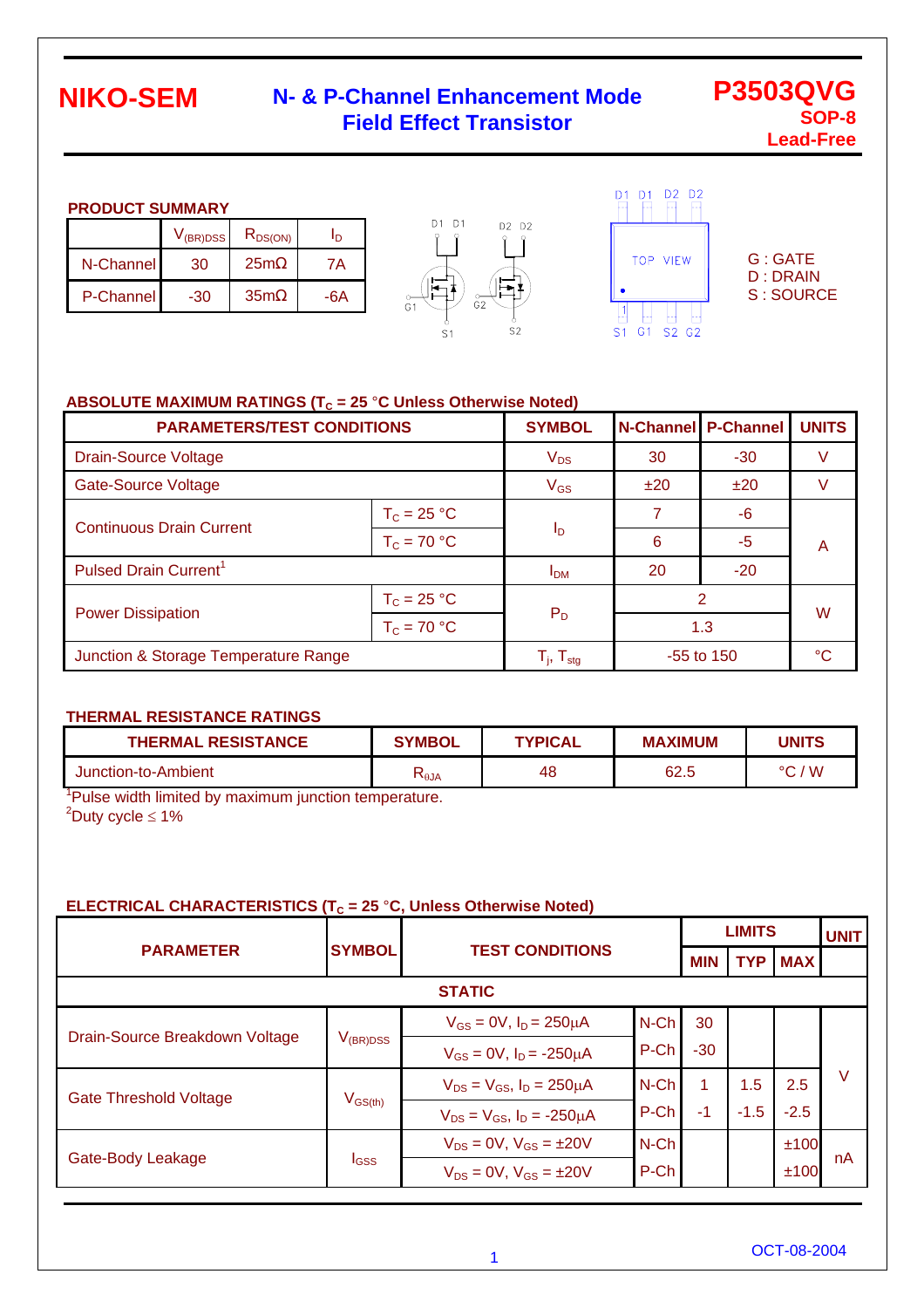### **N- & P-Channel Enhancement Mode Field Effect Transistor**

**P3503QVG SOP-8 Lead-Free**

|                                       |                  | $V_{DS} = 24V$ , $V_{GS} = 0V$                  | $N$ -Ch |       |    |                 |         |
|---------------------------------------|------------------|-------------------------------------------------|---------|-------|----|-----------------|---------|
|                                       |                  | $V_{DS}$ = -24V, $V_{GS}$ = 0V                  | P-Ch    |       |    | $-1$            |         |
| Zero Gate Voltage Drain Current       | $I_{\text{DSS}}$ | $V_{DS}$ = 20V, $V_{GS}$ = 0V, $T_{J}$ = 55 °C  | N-Ch    |       |    | 10 <sup>1</sup> | $\mu$ A |
|                                       |                  | $V_{DS}$ = -20V, $V_{GS}$ = 0V, $T_{J}$ = 55 °C | P-Ch    |       |    | $-10$           |         |
| On-State Drain Current <sup>1</sup>   |                  | $V_{DS} = 5V$ , $V_{GS} = 10V$                  | $N$ -Ch | 20    |    |                 | A       |
|                                       | $I_{D(ON)}$      | $V_{DS} = -5V$ , $V_{GS} = -10V$                | P-Ch    | $-20$ |    |                 |         |
|                                       |                  | $V_{GS} = 4.5V$ , $I_D = 6A$                    | $N$ -Ch |       | 25 | 37              |         |
| On-State<br><b>Drain-Source</b>       |                  | $V_{GS} = -4.5V$ , $I_D = -5A$                  | P-Ch    |       | 44 | 60              |         |
| Resistance <sup>1</sup>               | $R_{DS(ON)}$     | $V_{GS} = 10V$ , $I_D = 7A$                     | $N$ -Ch |       | 18 | 25              | m       |
|                                       |                  | $V_{GS}$ = -10V, $I_D$ = -6A                    | P-Ch    |       | 28 | 35              |         |
| Forward Transconductance <sup>1</sup> |                  | $V_{DS} = 5V$ , $I_D = 7A$                      | $N$ -Ch |       | 19 |                 | S       |
|                                       | $g_{fs}$         | $V_{DS} = -5V$ , $I_D = -5A$                    | P-Ch    |       | 10 |                 |         |

| <b>DYNAMIC</b>                      |                     |                                                     |         |  |      |      |    |  |  |
|-------------------------------------|---------------------|-----------------------------------------------------|---------|--|------|------|----|--|--|
|                                     |                     |                                                     |         |  |      |      |    |  |  |
| <b>Input Capacitance</b>            | $C_{iss}$           |                                                     | N-Ch    |  | 790  | 988  |    |  |  |
|                                     |                     | N-Channel                                           | P-Ch    |  | 970  | 1213 |    |  |  |
| <b>Output Capacitance</b>           | C <sub>oss</sub>    | $V_{GS} = 0V$ , $V_{DS} = 10V$ , $f = 1MHz$         | N-Ch    |  | 175  | 245  |    |  |  |
|                                     |                     | P-Channel                                           | P-Ch    |  | 370  | 520  | pF |  |  |
|                                     | C <sub>rss</sub>    | $V_{GS} = 0V$ , $V_{DS} = -10V$ , $f = 1MHz$        | N-Ch    |  | 65   | 98   |    |  |  |
| <b>Reverse Transfer Capacitance</b> |                     |                                                     | P-Ch    |  | 180  | 270  |    |  |  |
| Total Gate Charge <sup>2</sup>      |                     | N-Channel                                           | N-Ch    |  | 16   |      |    |  |  |
|                                     | $Q_{q}$             | $V_{DS} = 0.5V_{(BR)DSS}$ , $V_{GS} = 10V$ ,        | P-Ch    |  | 28   |      |    |  |  |
| Gate-Source Charge <sup>2</sup>     | $Q_{gs}$            | $I_D = 6A$                                          | N-Ch    |  | 2.5  |      |    |  |  |
|                                     |                     | P-Channel                                           | P-Ch    |  | 6    |      | nC |  |  |
|                                     | $Q_{gd}$            | $V_{DS} = 0.5V_{(BR)DSS}$ , $V_{GS} = -10V$ ,       | $N$ -Ch |  | 2.1  |      |    |  |  |
| Gate-Drain Charge <sup>2</sup>      |                     | $I_D = -5A$                                         | P-Ch    |  | 12   |      |    |  |  |
|                                     |                     | N-Channel                                           | N-Ch    |  | 2.2  | 4.4  |    |  |  |
| Turn-On Delay Time <sup>2</sup>     | $t_{d(on)}$         |                                                     | P-Ch    |  | 20   |      |    |  |  |
|                                     |                     | $V_{DD} = 10V$                                      | $N$ -Ch |  | 7.5  | 15   |    |  |  |
| Rise Time <sup>2</sup>              | $t_{\rm r}$         | $I_D \approx 1A$ , $V_{GS} = 10V$ , $R_{GEN} = 6$   | P-Ch    |  | 17   |      |    |  |  |
|                                     |                     | P-Channel                                           | N-Ch    |  | 11.8 | 21.3 | nS |  |  |
| Turn-Off Delay Time <sup>2</sup>    | $t_{d(\text{off})}$ |                                                     | P-Ch    |  | 160  |      |    |  |  |
|                                     |                     | $V_{DD} = -15V$                                     | N-Ch    |  | 3.7  | 7.4  |    |  |  |
| Fall Time <sup>2</sup>              | $t_f$               | $I_D \approx -1A$ , $V_{GS} = -10V$ , $R_{GFN} = 6$ | P-Ch    |  | 75   |      |    |  |  |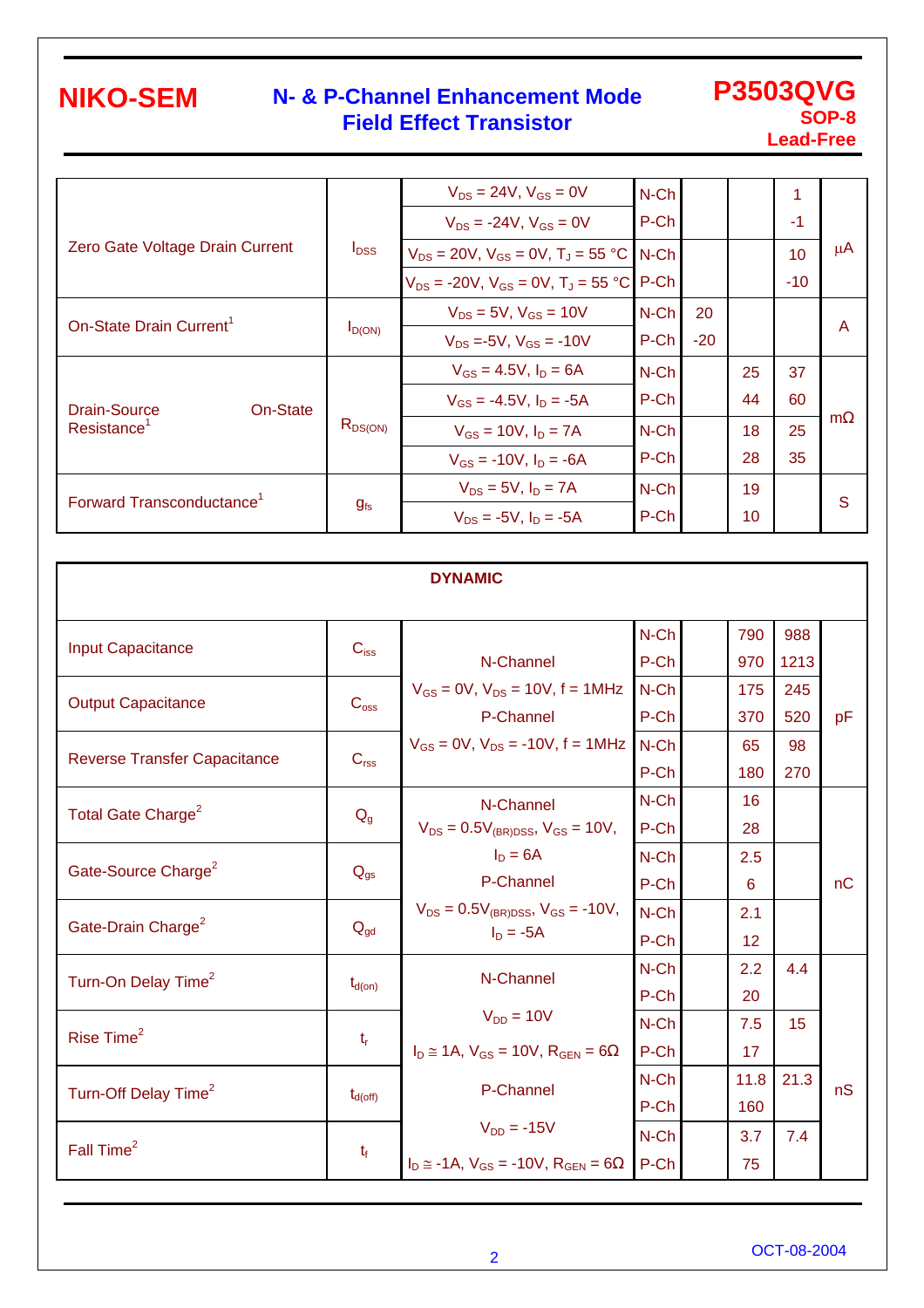### **N- & P-Channel Enhancement Mode Field Effect Transistor**

| SOURCE-DRAIN DIODE RATINGS AND CHARACTERISTICS (T <sub>C</sub> = 25 °C) |                         |                                                           |                 |  |               |   |  |  |
|-------------------------------------------------------------------------|-------------------------|-----------------------------------------------------------|-----------------|--|---------------|---|--|--|
| <b>Continuous Current</b>                                               | $\mathsf{I}_\mathsf{S}$ |                                                           | N-Ch<br>P-Ch    |  | 1.3<br>$-1.3$ |   |  |  |
| Pulsed Current <sup>3</sup>                                             | $I_{SM}$                |                                                           | $N$ -Ch<br>P-Ch |  | 2.6<br>$-2.6$ | A |  |  |
| Forward Voltage <sup>1</sup>                                            | $V_{SD}$                | $I_F = 1A$ , $V_{GS} = 0V$<br>$I_F = -1A$ , $V_{GS} = 0V$ | N-Ch<br>P-Ch    |  | -1            |   |  |  |

 $1$ Pulse test : Pulse Width  $\leq 300$  usec, Duty Cycle  $\leq 2\%$ .

<sup>2</sup>Independent of operating temperature.

<sup>3</sup>Pulse width limited by maximum junction temperature.

#### **REMARK: THE PRODUCT MARKED WITH "P3503QVG", DATE CODE or LOT #**

**Orders for parts with Lead-Free plating can be placed using the PXXXXXXG parts name.**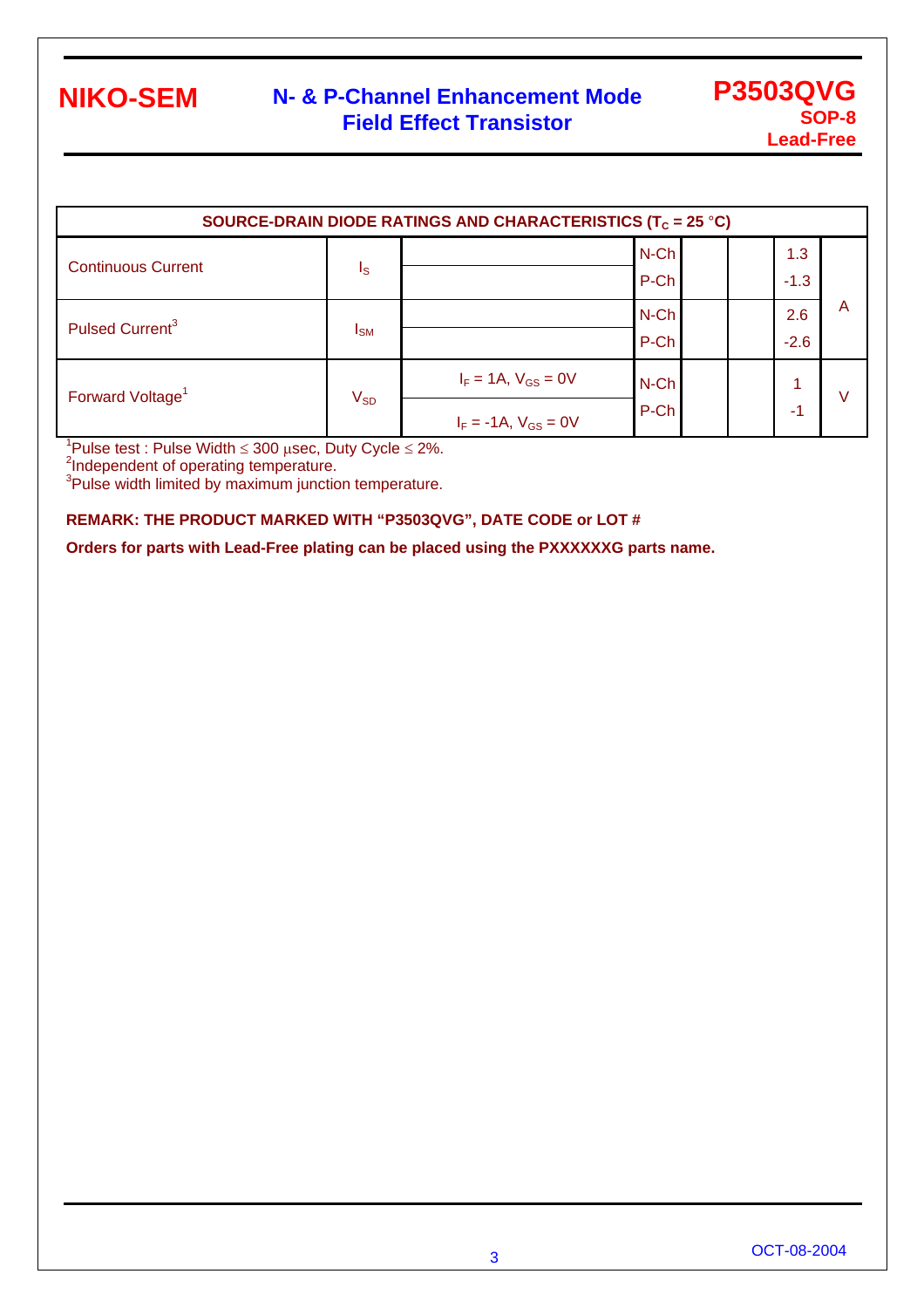### **N- & P-Channel Enhancement Mode Field Effect Transistor**

### **P3503QVG SOP-8 Lead-Free**

### **TYPICAL PERFORMANCE CHARACTERISTICS N-CHANNEL**



On-Resistance Variation with Temperature



On-Resistance Variation with Drain Current and Gate Voltage



On-Resistance Variation with Gate-to-Source Voltage





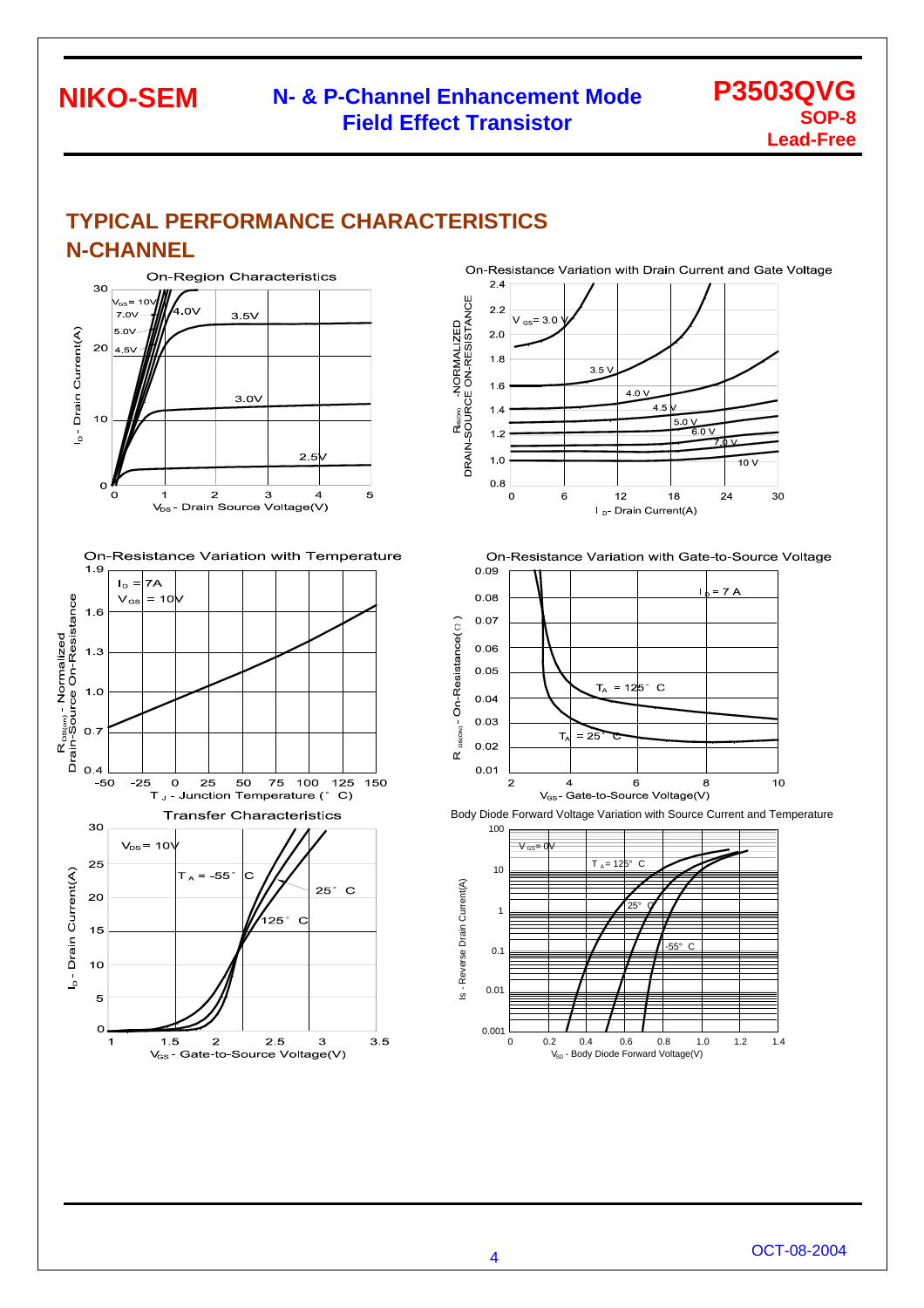### **N- & P-Channel Enhancement Mode Field Effect Transistor**

### **P3503QVG SOP-8 Lead-Free**



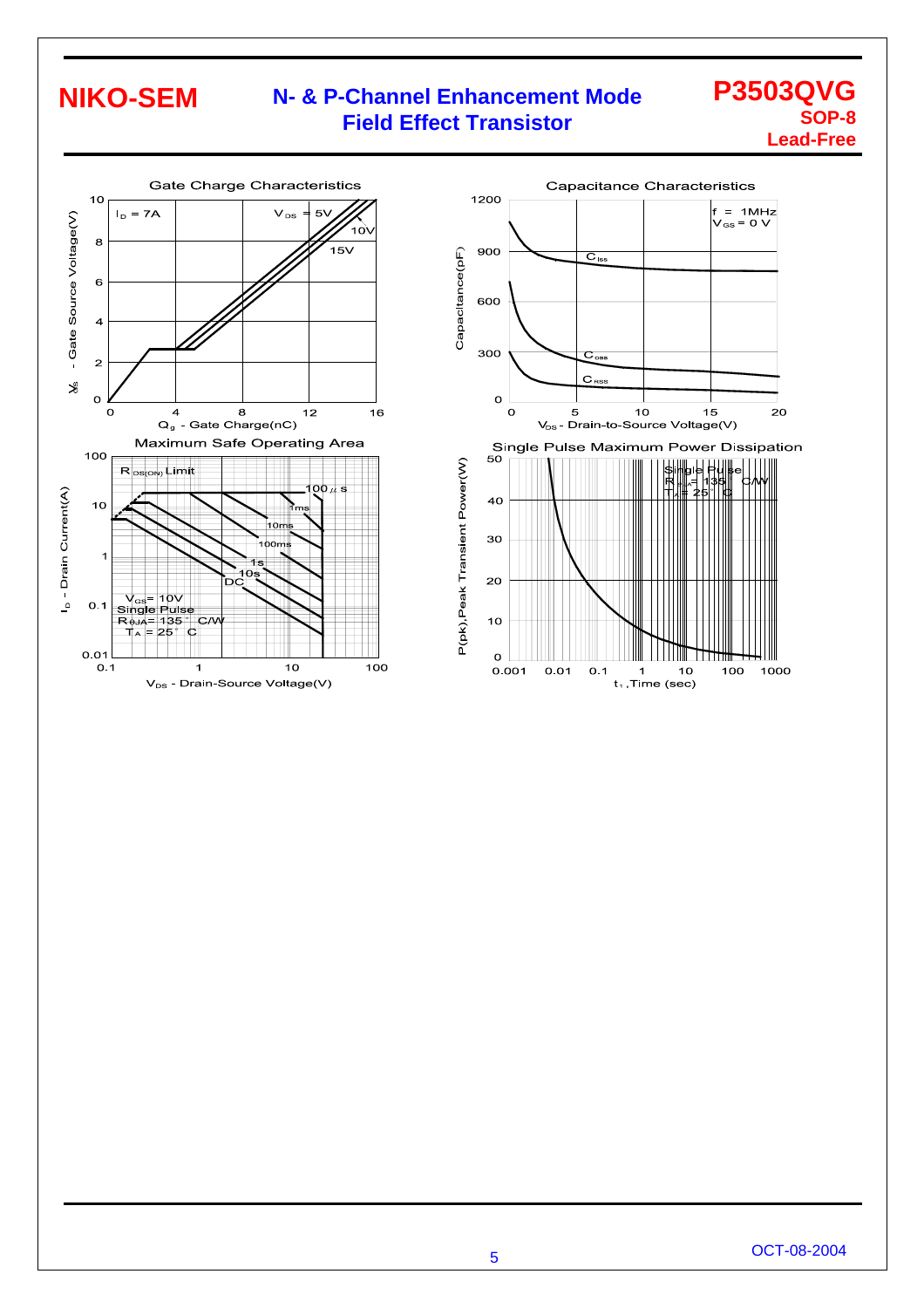### **N- & P-Channel Enhancement Mode Field Effect Transistor**

### **P3503QVG SOP-8 Lead-Free**

### **P-CHANNEL**

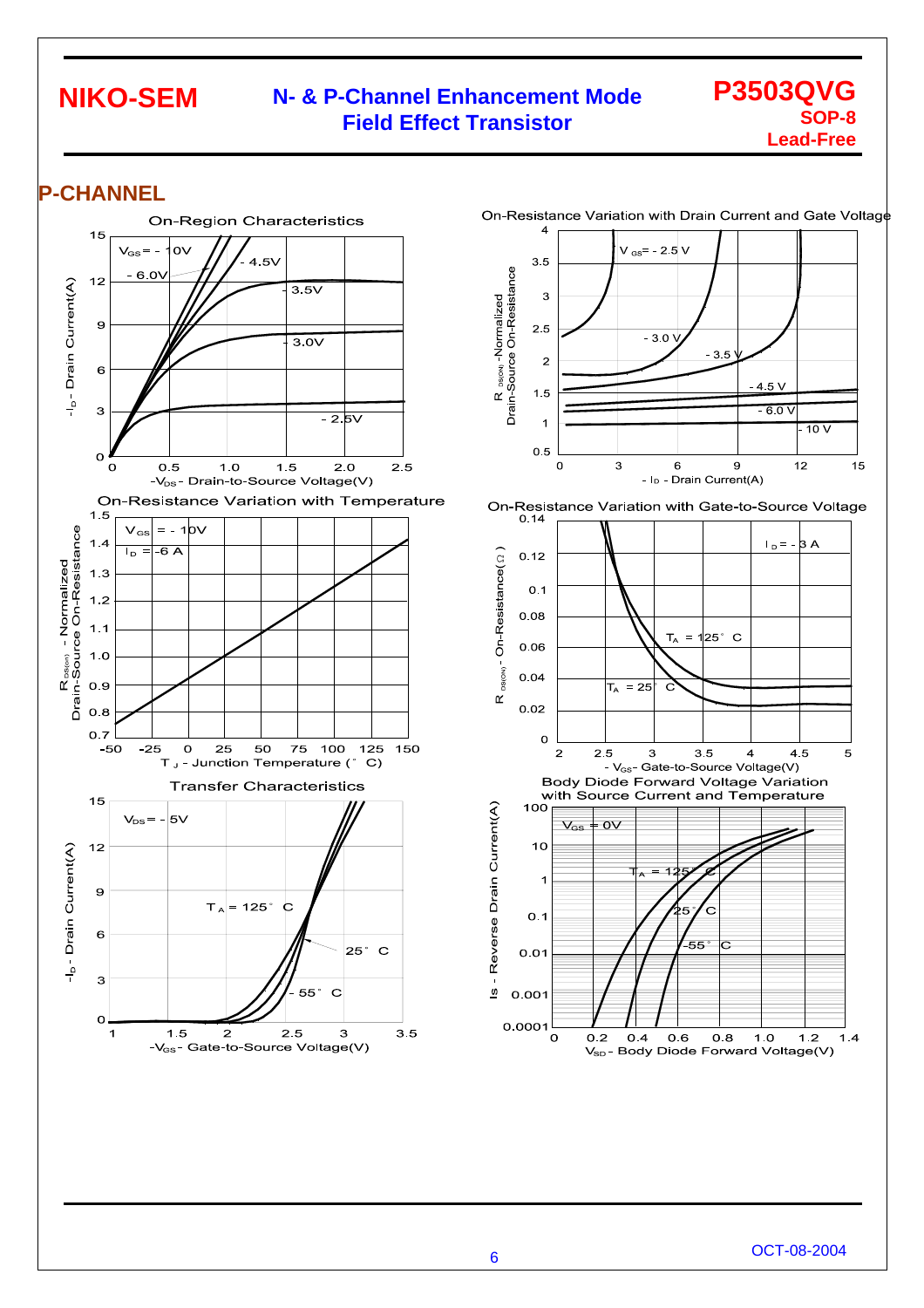### **N- & P-Channel Enhancement Mode Field Effect Transistor**

#### **P3503QVG SOP-8 Lead-Free**